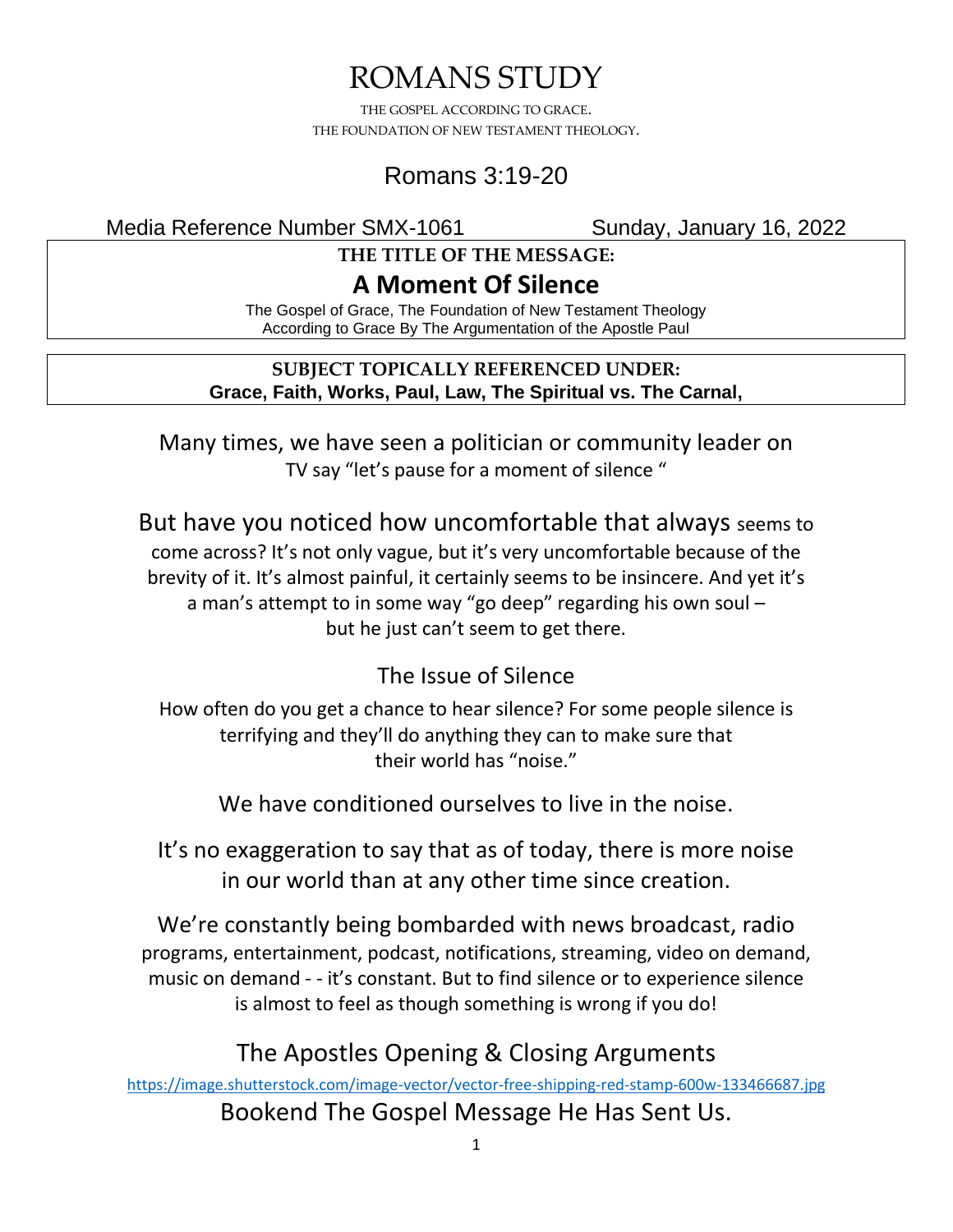#### Psalm 46:10a Be still, and know that I am God;

There is a direct correlation between {slowing down} and {meditating upon} God and His word.

Scientist / Physicians Tell Us;

that the effect of calm, nature & silence upon the human soul and mind has a profound physiology effect upon our person. There are now apps {pray.com} that help us to calm down and to come to a place of rest or peace.

Romans 3:19-20

Now we know that whatever the law says, it says to those who are under the law, that every mouth may be stopped, and all the world may become guilty before God. 20 Therefore by the deeds of the law no flesh will be justified in His sight, for by the law is the knowledge of sin.

### A Sneak Preview of Next Week

#### Romans 3:21-24

But now the righteousness of God apart from the law is revealed, being witnessed by the Law and the Prophet 22 even the righteousness of God, through faith in Jesus Christ, to all and on all who believe. For there is no difference; 23 for all have sinned and fall short of the glory of God, 24 being justified freely by His grace through the redemption that is in Christ Jesus,

### Romans 3:19-20

Now we know that whatever the law says, it says to those who are under the law, that every mouth may be stopped, and all the world may become guilty before God. 20 Therefore by the deeds of the law no flesh will be justified in His sight, for by the law is the knowledge of sin.

#### **19a = the law is speaking, always speaking.**

- **19b = the law is speaking to those who are under its jurisdiction**
- **19c = the law never promised you salvation, but it did promise you punishment**
- **20a = the law will never be satisfied with your good deeds.**
- **20b = You and the law agree – you're not right with God not even now.**
- **20c = the law is doing one thing only – the only thing it can do, call you out.**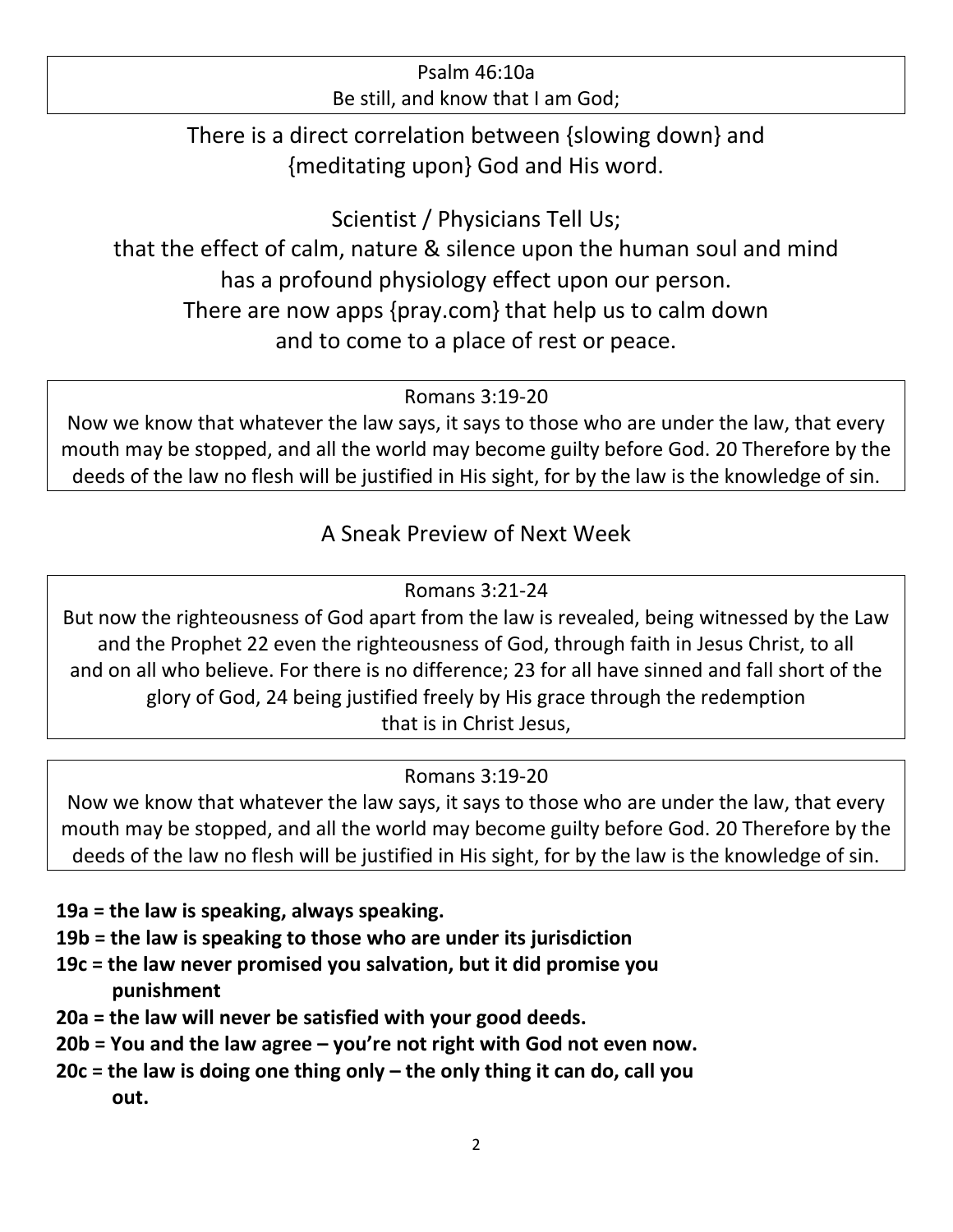## **A Moment Of Silence**

#### **For All Of Those**

### 1.) Lost in the noise of a misguided faith vs. 19

What's the big idea Here?

To confirm and make absolutely certain that your faith is a true biblical faith approved of by Scripture.

A Moment Of Silence

## **For All Those Lost In The Noise Of A Misguided Faith**

|  | 1a.) A misguided faith clings to tradition | vs. 19a |
|--|--------------------------------------------|---------|
|  |                                            |         |

Verse 19a

Now we know that whatever the law says… (is saying)

# The Bible Speaks and It Is Speaking…

Psalms 14:1 The fool has said in his heart, "There is no God."

#### Psalms 19:1-4

The heavens declare the glory of God; and the firmament shows His handiwork. 2 Day unto day utters speech, and night unto night reveals knowledge. 3 There is no speech nor language where their voice is not heard. 4 Their line has gone out through all the earth, and their words to the end of the world.

Tradition has traditionally inserted itself between God and man. Traditions, good or bad, great or strange are often used to manipulate people or to keep people ignorant regarding the real reason or point to what it represents.

Throughout world history this has been the mode of abuse – Create a Religious oligarchy or a Religious Ruling Class to Control the People.

But God says His Law is Given to Guide and Point You to the goal, to the answer, to a Relationship with Him.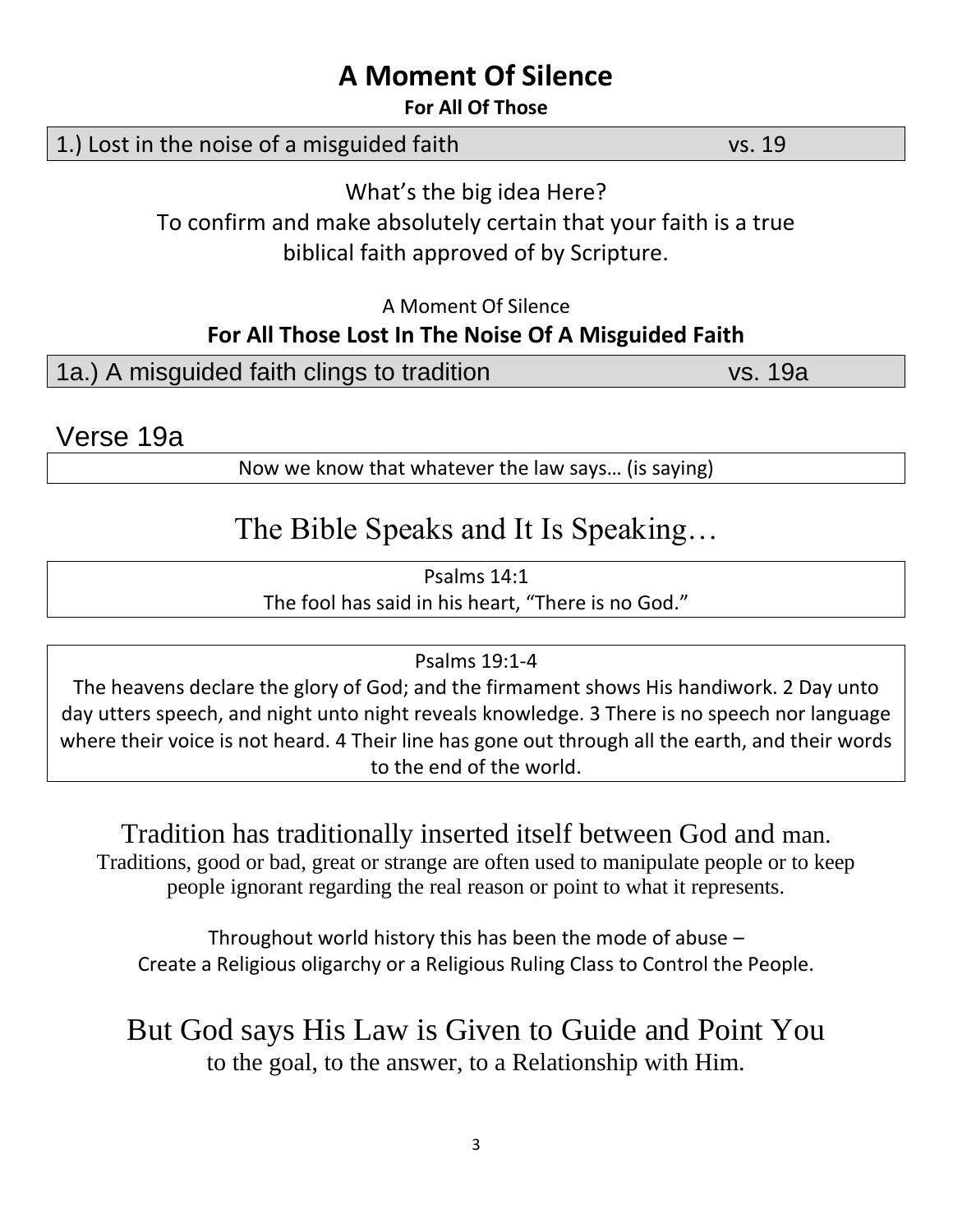#### Mark 7:5-9

Then the Pharisees and scribes asked Him, "Why do Your disciples not walk according to the tradition of the elders, but eat bread with unwashed hands?" :6 He answered and said to them, "Well did Isaiah prophesy of you hypocrites, as it is written: 'This people honors Me with their lips, But their heart is far from Me. 7 And in vain they worship Me, teaching as doctrines the commandments of men.' 8 For laying aside the commandment of God, you hold the tradition of men - the washing of pitchers and cups, and many other such things you do." :9 And Jesus said to them, "All too well you reject the commandment of God, that you may keep your tradition.

## **Jesus used the Law as it was Intended to be Understood**

Hebrews 4:12

For the word of God is living and powerful, and sharper than any two-edged sword, piercing even to the division of soul and spirit, and of joints and marrow, and is a discerner of the thoughts and intents of the heart.

#### A Moment Of Silence

### **For All Those Lost In The Noise Of A Misguided Faith**

1b.) A misguided faith elevates morality vs. 19b

Verse 19b

it says to those who are under the law

**You Must Agree;**

**We are all moral beings. We all determine what is right or wrong. We decide that this is or is not acceptable. The reality of this is obvious, and we prove it every time someone makes a judgement call on us, or we upon them.**

Romans 2:1

Therefore, you are inexcusable, O man, whoever you are who judge, for in whatever you judge another you condemn yourself; for you who judge practice the same things.

**Under** grk: en. the position you're in, not one you hope to be or wish to be, but where you actually are right now. the reality of your actual existence, a place, address or location of where you reside – 91709. beneath, at, besides, or between.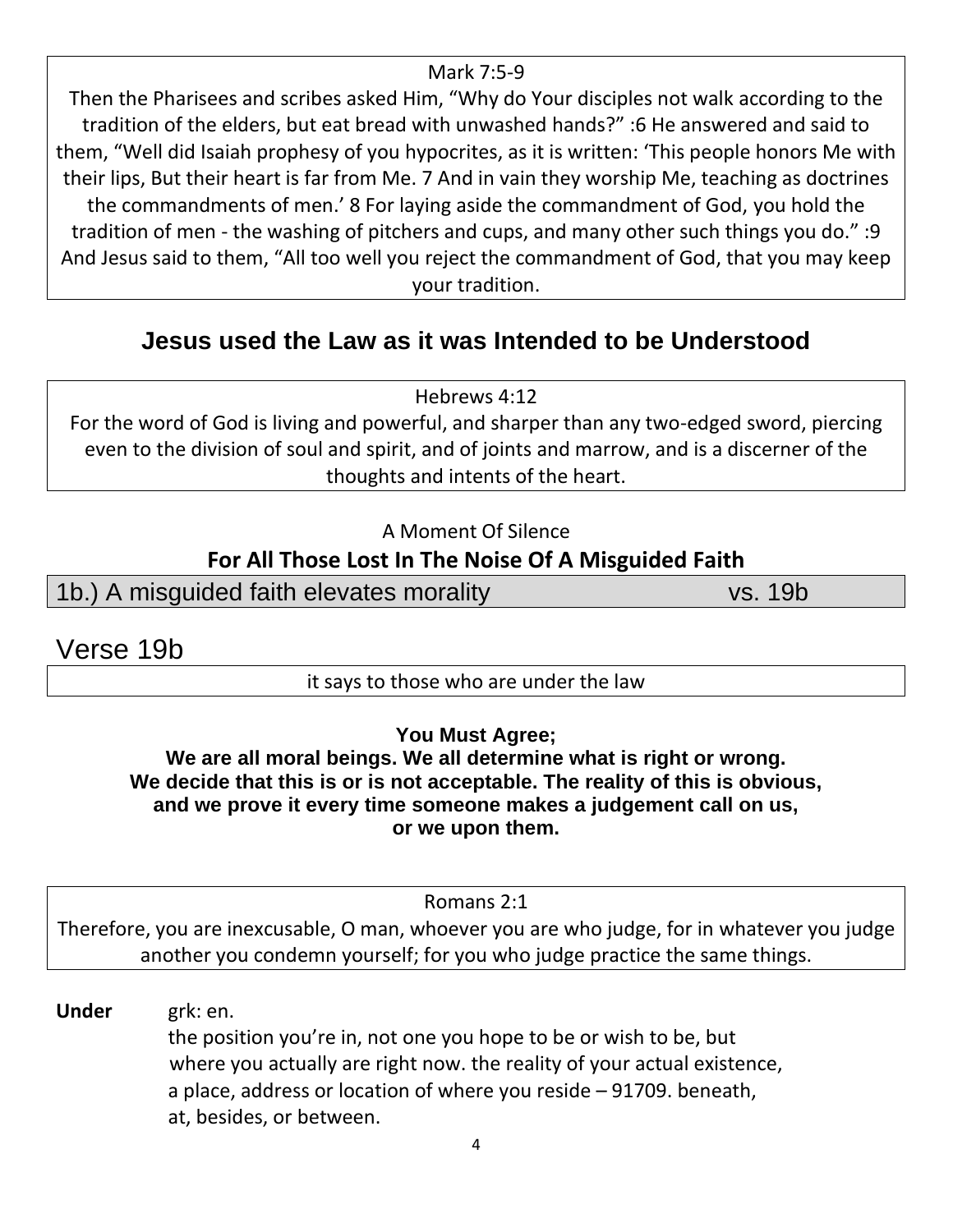#### Galatians 4:21 Tell me, you who desire to be under the law, do you not hear the law?

#### A Moment Of Silence

## **For All Those Lost In The Noise Of A Misguided Faith**

## 1c.) A misguided faith makes excuses vs. 19c

## Verse 19c

that every mouth may be stopped, and all the world may become guilty before God.

Have you personally ever come to the point of having to surrender to silence? All of your angles, arguments, reasons and excuses fall flat. = silence.

## …And you're alone with God? In times of suffering or grief when there are no words. SILENCE is all that is left.

- **Mouth** grk: stoma to be brought face to face with another, to be lip to lip in testimony. utterance, voice, words.
- **Stopped** grk: phrasso to shut the gate or to close the door, to stop the flow or the running of words.

"What right or resource or privilege are you planning on, using that God will let you into His heaven?" Donald Grey Barnhouse

## Luke 18:9-14

And Jesus spoke this parable to some who trusted in themselves that they were righteous, and despised others: 10 "Two men went up to the temple to pray, one a Pharisee and the other a tax collector. 11 The Pharisee stood and prayed thus with himself, "God, I thank You that I am not like other men - extortioners, unjust, adulterers, or even as this tax collector. 12 I fast twice a week; I give tithes of all that I possess.' 13 And the tax collector, standing afar off, would not so much as raise his eyes to heaven, but beat his breast, saying, "God, be merciful to me a sinner!' 14 I tell you, this man went down to his house justified rather than the other; for everyone who exalts himself will be humbled, and he who humbles himself will be exalted."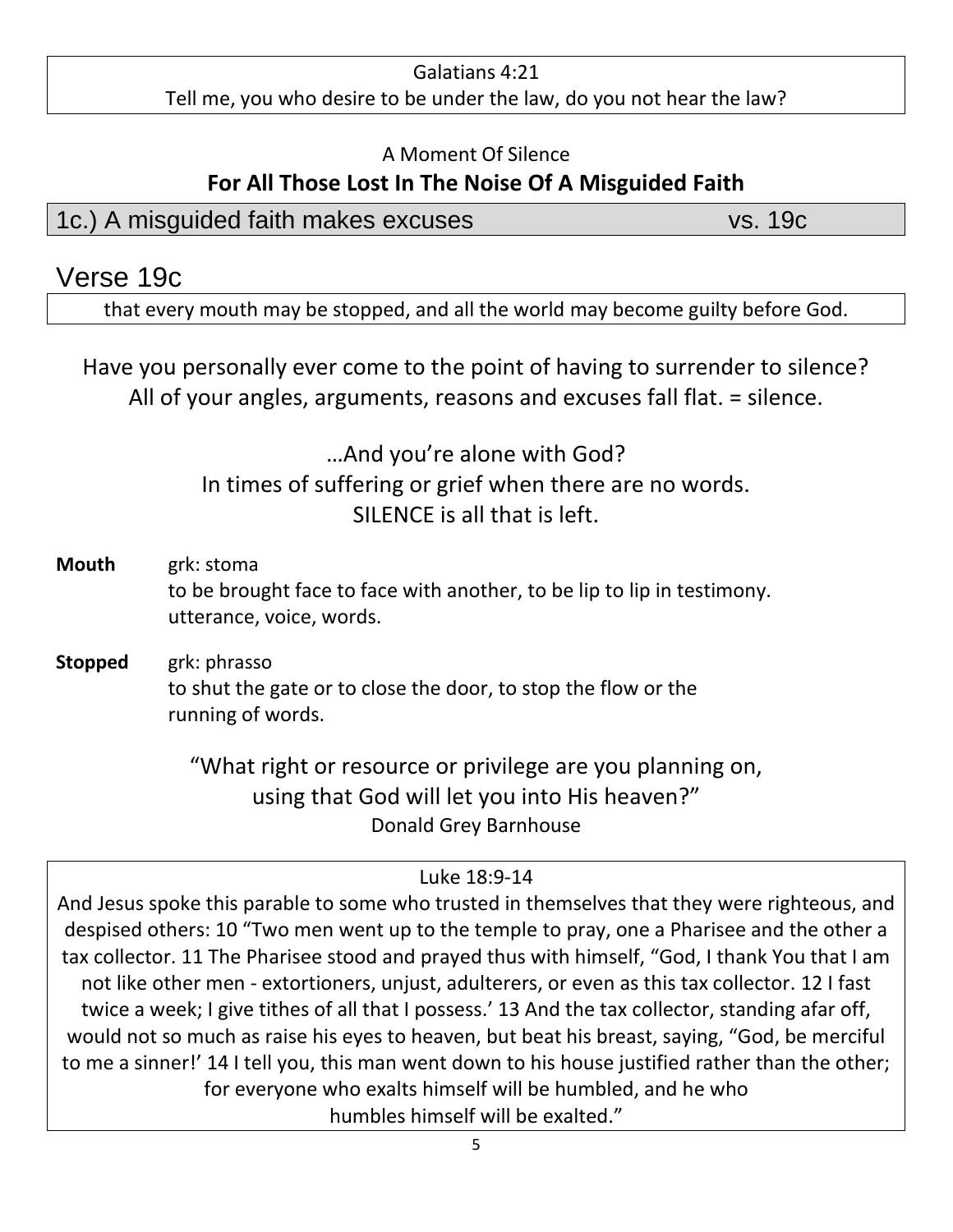"The principal point of the law is to make men not better but worse; that is to say, to show them their sin, that by the knowledge thereof they may be humbled, terrified, bruised and broken, and by this means may be driven to seek grace, and so come to the blessed Christ."

> Chuck Swindoll *"If sin were blue, we'd be blue all over."*

The Law of God tells and shows us how bad we are so that we might get up and run to the goodness of the Gospel.

Like the physician's MRI. The imagery produced by the MRI reveals what's going on – on the inside you. What's infected, and what's diseased, what's cancerous and where it's at.

"What would you say if your doctor told you that you only had five malignant tumors just near your brain? (4,3,2,1…)

Revelation 8:1 When Jesus opened the seventh seal, there was silence in heaven for about half an hour.

# **A Moment Of Silence**

**For All Of Those**

2.) Lost in the noise of an elusive hope vs. 20

What's the big idea?

To be certain that the hope that you have is 100%

Guaranteed, Protected, Held, and Insured by the hands of Almighty God.

A Moment Of Silence

## **For All Those Lost In The Noise Of An Elusive Hope**

2a.) An elusive hope deceives us vs. 20a

Verse 20a

20a Therefore by the deeds of the law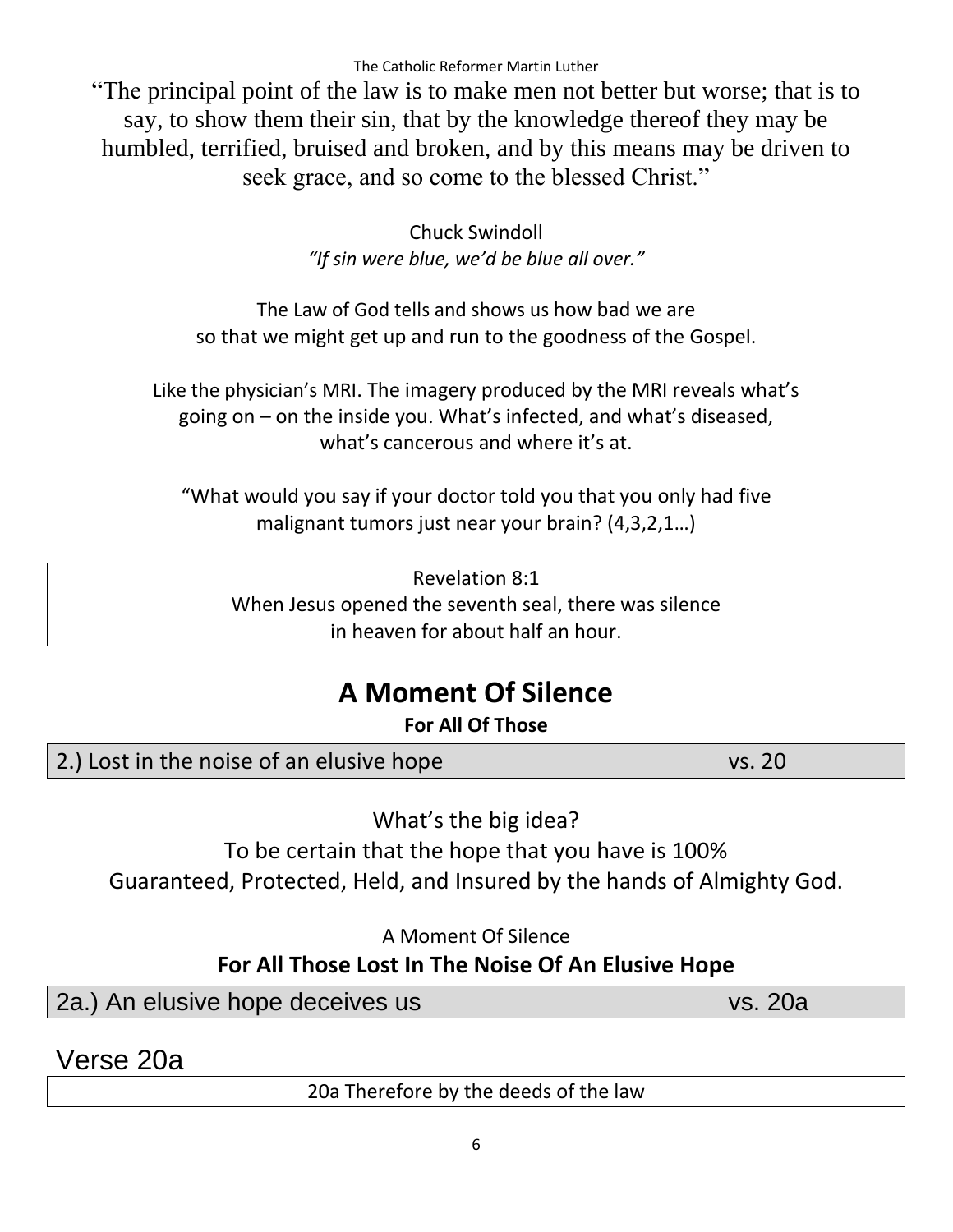**Deed** grk: ergon

actions, behavior, labors, efforts, works, good deeds, (often reserved for the praiseworthy acts of human effort)

This is a Hard Saying – and it will hurt some of you – it does sting

Galatians 3:22-24 But the Scripture has confined all under sin, that the promise by faith in Jesus Christ might be given to those who believe. 23 But before faith came, we were kept under guard by the law, kept for the faith which would afterward be revealed. 24 Therefore the law was our tutor to bring us to Christ, that we might be justified by faith.

### A Moment Of Silence **For All Those Lost In The Noise Of An Elusive Hope**

2b.) An elusive hope fails us vs. 20b

Verse 20b

20b no flesh will be justified in His sight,

# Some Flesh? Just a Little? - No Flesh!

Psalm 14:2-3

The LORD looks down from heaven upon the children of men, to see if there are any who understand, who seek God. 3 They have all turned aside, they have together become corrupt; there is none who does good, no, not one.

**Justified** grk: dikaioo shall (-) be made to be righteous, (-) acquitted, (-) freed, (-) released from debtors' jail, (-) vindicated.

Psalm 143:2

Do not enter into judgment with Your servant, For in Your sight no one living is righteous.

# But There Is a Firm Hope Friend…

Philippines 3:9

Being found in Him, not having my own righteousness, which is from the law, but that which is through faith in Christ, the righteousness which is from God by faith;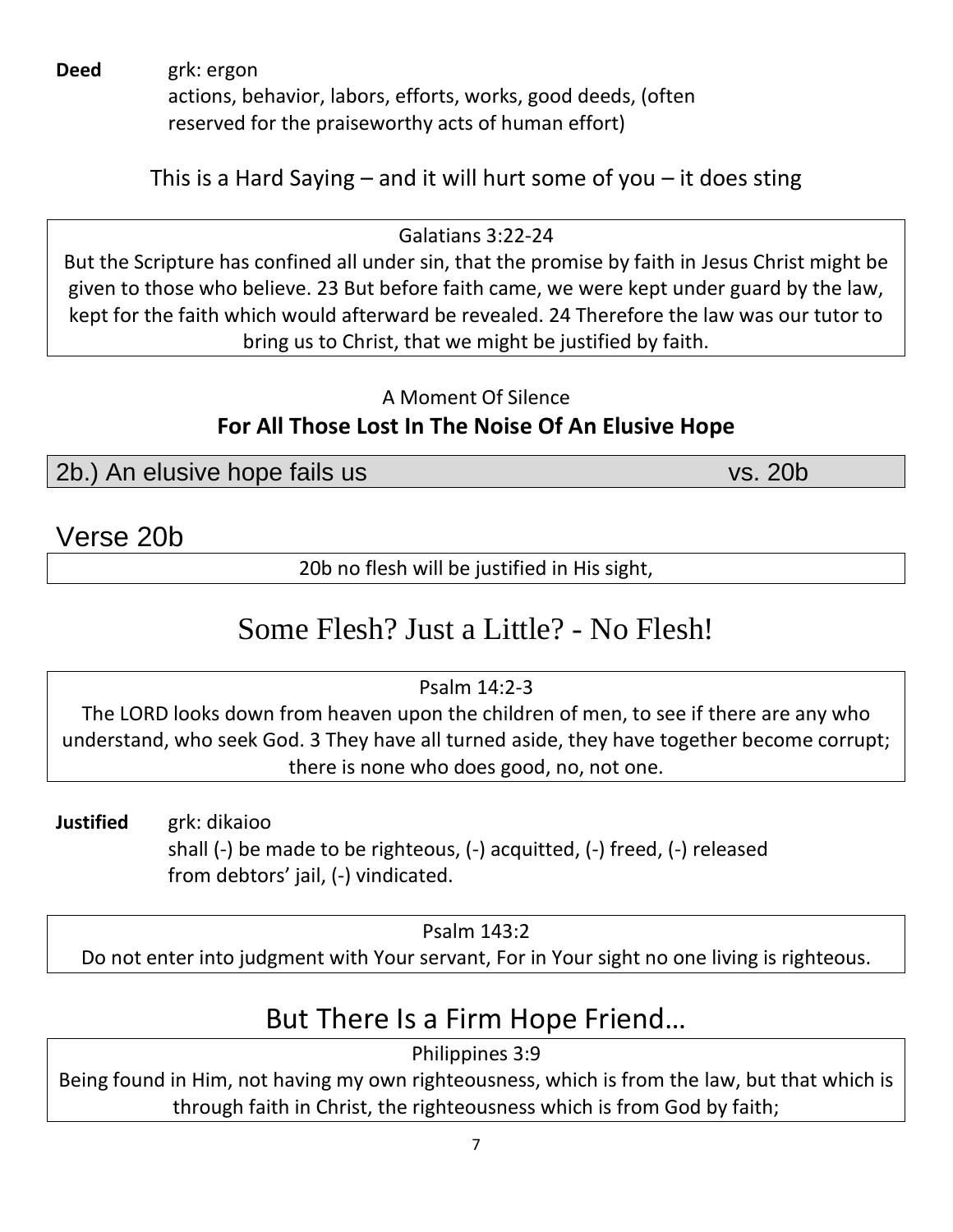#### A Moment Of Silence **For All Those Lost In The Noise Of An Elusive Hope**

2c.) An elusive hope condemns us vs. 20c

Verse 20c

for by the law is the knowledge of sin.

Psa. 43:5

Why are you cast down, O my soul, and why are you in turmoil within me? Hope in God;

### The Great Companion Verse to Romans 3:20

Galatians 2:16

knowing that a man is not justified by the works of the law but by faith in Jesus Christ, even we have believed in Christ Jesus, that we might be justified by faith in Christ and not by the works of the law; for by the works of the law no flesh shall be justified.

"So, the truth of the matter is your life can be filled with noisy activity busyness, productivity, and success. It is equally true that your life can be filled with fear, sadness, grief, and hopelessness. In either case the noise of it all has caused you to become deaf to the voice of God.

## "Jack, I don't need this nor your God." Yes, you really do if you want to enter into His heaven – But you're not able.

The Deodorant Fail of 2021

It was at or about 25,000 feet aboard Southwest Airlines flight #1140 from ONT to SAC (that's only 390 nm. and a 1:10 minute flight) that suddenly, I was shocked to discover that someone on our flight was eating an onion. Who would do such a thing? My nose was cringing, others nearby, they're looking at each other – their noses are cringing, each of us shrugging it off on someone else. I thought to myself "it's someone close to me who's really stinking up this plane."

- - It was as though everyone around me stunk. - - even Covid couldn't survive this!

So I decided to drown the stink by taking a drink of coffee but suddenly it got worse. "This coffee smells like onions!" I thought. But wait, it's the cup! They must have cut up onions in my  $cup -$  wait, my hand smells like

onions! This entire airline stinks! Now, I will have you know that, in all my life I have never forgotten to put on deodorant and to this day I

cannot figure it out - - did I forget to put deodorant on or did I experience A Deodorant Fail. Was I sold a bad batch of deodorant? - - Then, like the scales being lifted from eyes, but it was my nose – nothing mattered anymore because it was me. I turned out to be the onion-stinker in seat 27A.

Carefully I retreated to the lavatory and applied hand sanitizer to my body – but there was no getting rid of it. I was guilty. I stunk and I knew it. I was the last person I wanted to be around, and it turned out that 135 other passengers felt the exact same way about me.

( I was Quick to Condemn The Others – When I was the one Condemned )